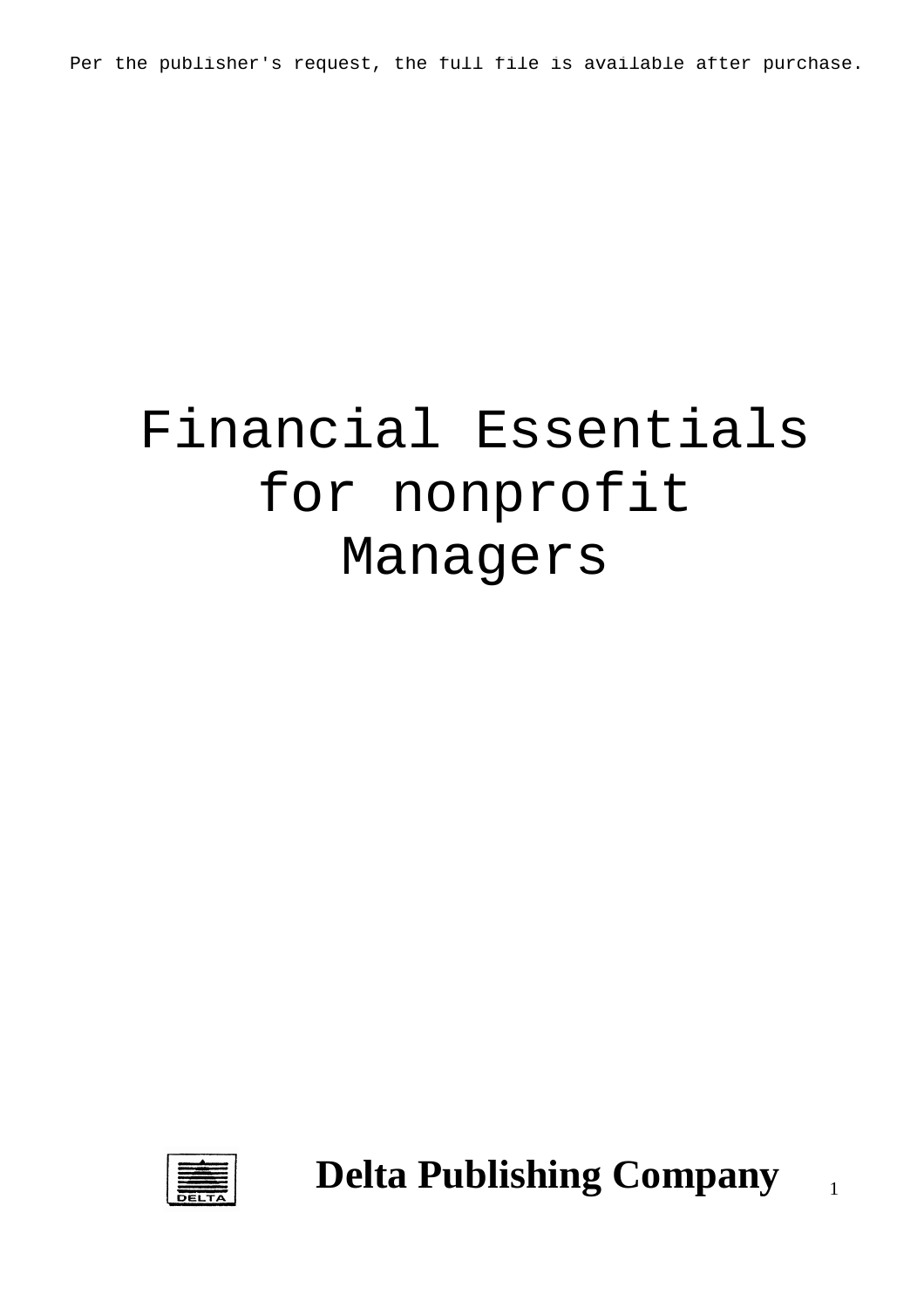Copyright 2005 *by*

### DELTA PUBLISHING COMPANY

P.O. Box 5332, Los Alamitos, CA 90721-5332

All rights reserved. No part of this course may be reproduced in any form or by any means, without permission in writing from the publisher.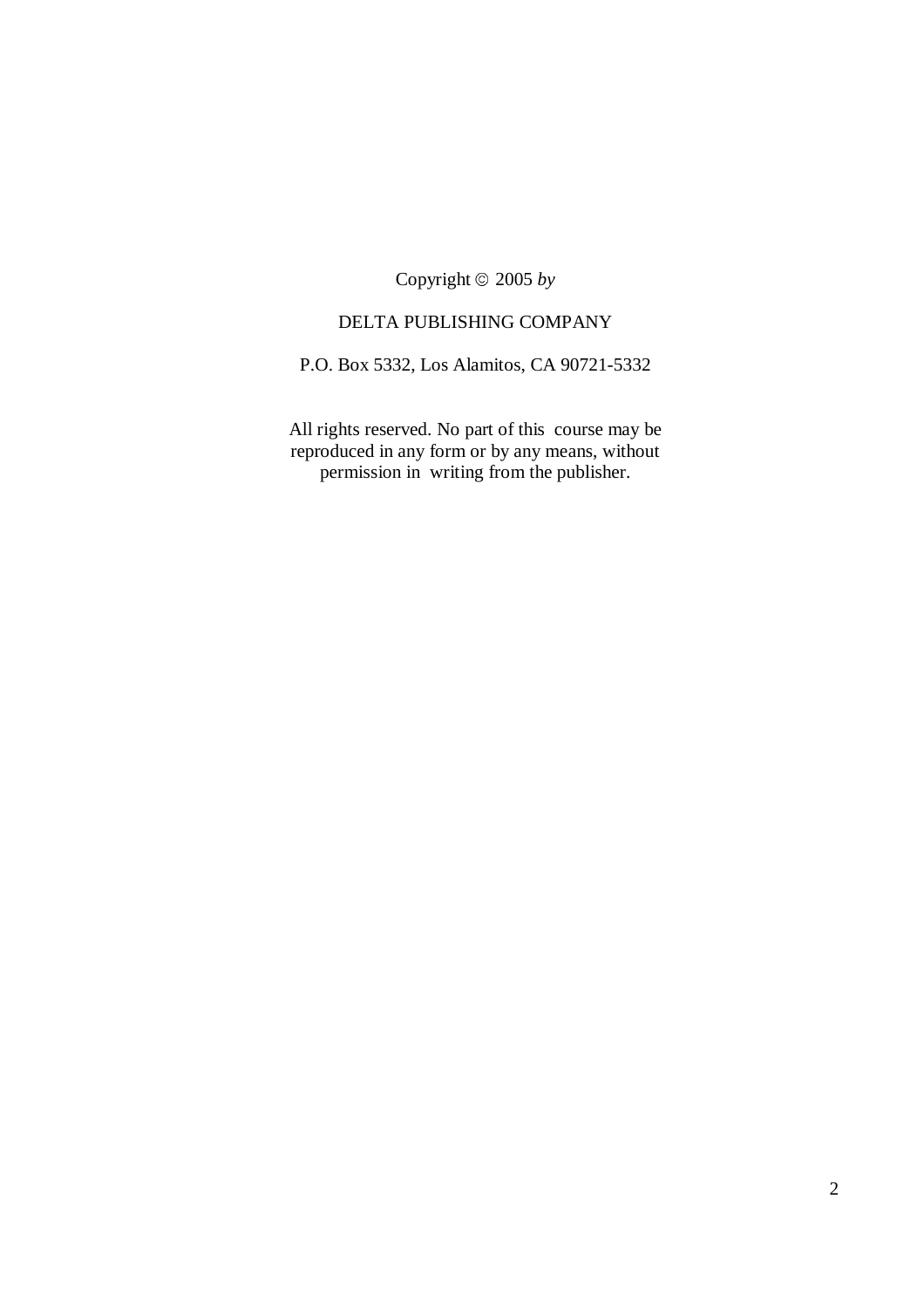## **PREFACE**

Managers of nonprofit organizations generally are not skilled in financial matters. Or, managers are often preoccupied with its welfare objectives and ignore the operations efficiency and operating cost controls. A series of appropriate questions that nonprofit financial managers must address in connection with an organization's financial condition and activity include: 1. Do we have a profit or a loss? 2. Do we have sufficient reserves? 3. Are we liquid? 4. Do we have strong internal controls? 5. Are we operating efficiently? 6. Are we meeting our budget? 7. Are our programs valid? 8. Are we competing successfully? 9. Is our prioritizing of programs and activities reasonable?

 The course is an attempt to help answer these questions. Furthermore, it attempts to address recent management planning tools, such as time series forecasting, aggregate production planning, ABC analysis, and material requirements planning, to facilitate better demand and resource management.

The course will be quite different from other courses in many ways:

- 1. It is practical and reader friendly.
- 2. It is up-to-date and comprehensive, covering all *new* developments in finance pertinent to the nonprofit sector.
- 3. There are many case studies, examples, and illustrations.
- 4. There is heavy emphasis on the use of financial software.
- 5. It is directed toward the practitioner.
- 6. It applies to all nonprofit organizations including colleges, hospitals and health care, libraries, charities, performing arts, religious institutions, community services, professional societies, fraternities, private foundations, museums, and research and scientific organizations.
- 7. It can be used by all people directly or indirectly involved with nonprofit entities including general managers, accountants, controllers, treasurers, financial managers, CFOs, attorneys, fund-raisers, and politicians.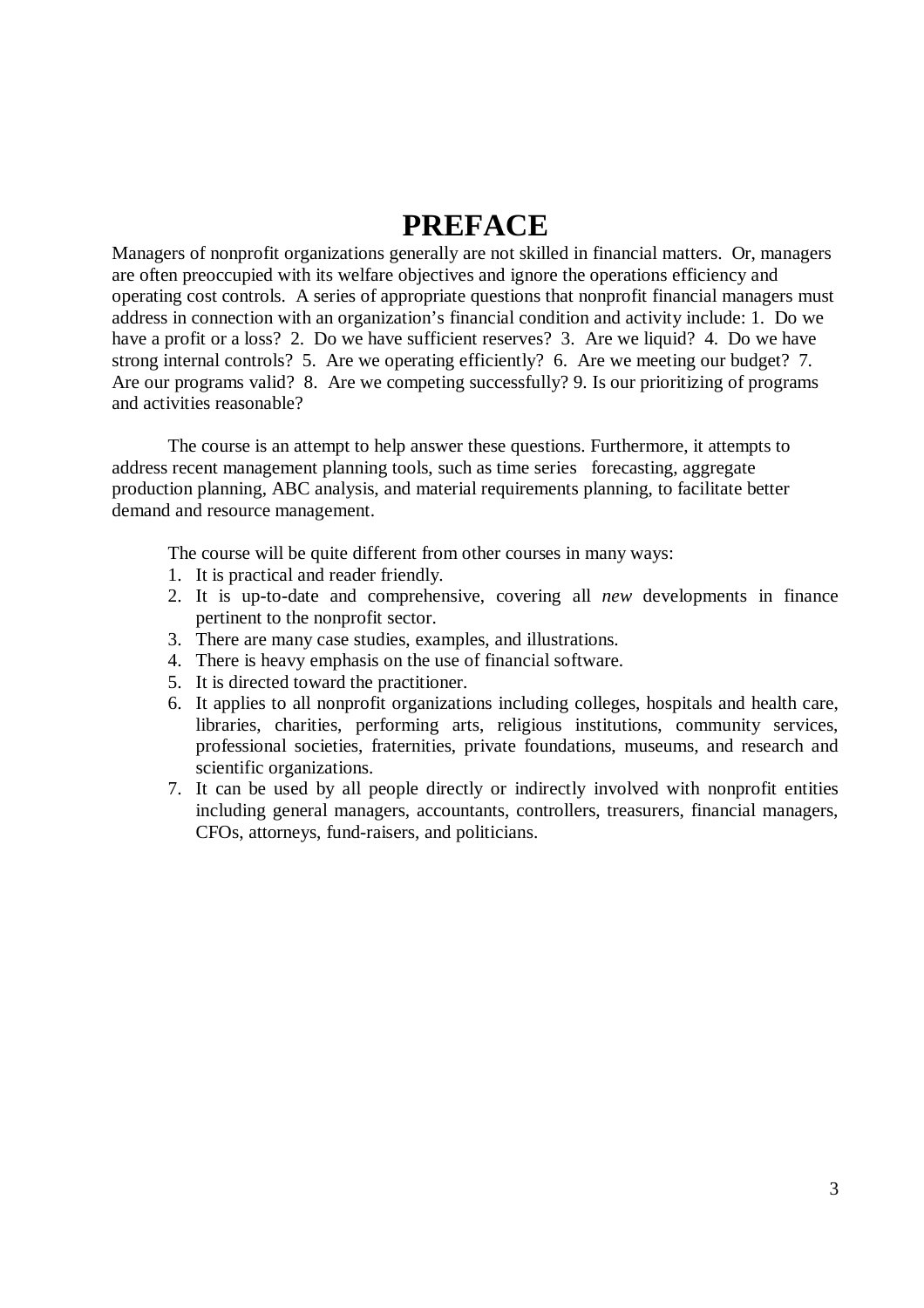## **TABLE OF CONTENTS**

- 1. What Every Nonprofit Manager Should Know About Accounting and Finance . Characteristics of Nonprofit Organizations
	- . How Do Nonprofits Differ from For-profits?
	- . Goals of Financial Management in Nonprofit Organizations
	- . What Is Finance?
	- . Role of the Financial Manager
	- .Financing for Nonprofits
	- . More on For-Profit And Non-Profit Characteristics
		- . Investors and Contributors
		- . Assets and Liabilities/Revenues and Expenses
		- . Restricted and Unrestricted Funds
		- . Operations Control and Motivating Managers
		- . Budgetary System and Accounts
		- . More Need for Sound Information Systems
	- . Cost Concepts And Terminology
		- . Cost Classifications
		- . Costs by Managerial Functions
		- . Direct Costs and Indirect Costs
		- . Variable Costs, Fixed Costs, and Mixed Costs
		- . Costs for Planning, Control, and Decision Making
			- . More on Fixed and Variable Costs
	- . Break-Even and Cost-Volume-Revenue Analysis
- 2. Accounting Basics for Nonprofits
	- . Chart of Accounts
	- . Statement of Financial Position (Balance Sheet)
		- . Assets
		- . Liabilities
		- . Net Assets (Fund Balance)
	- . Accrual Vs. Cash Basis
	- . Statement of Activities
		- . Revenue
		- . Expenses
	- . Statement of Cash Flows
	- . Disclosures
	- . Supplementary Statements
	- . Restricted Resources
	- . Grants
	- . Contributions
	- . Pledges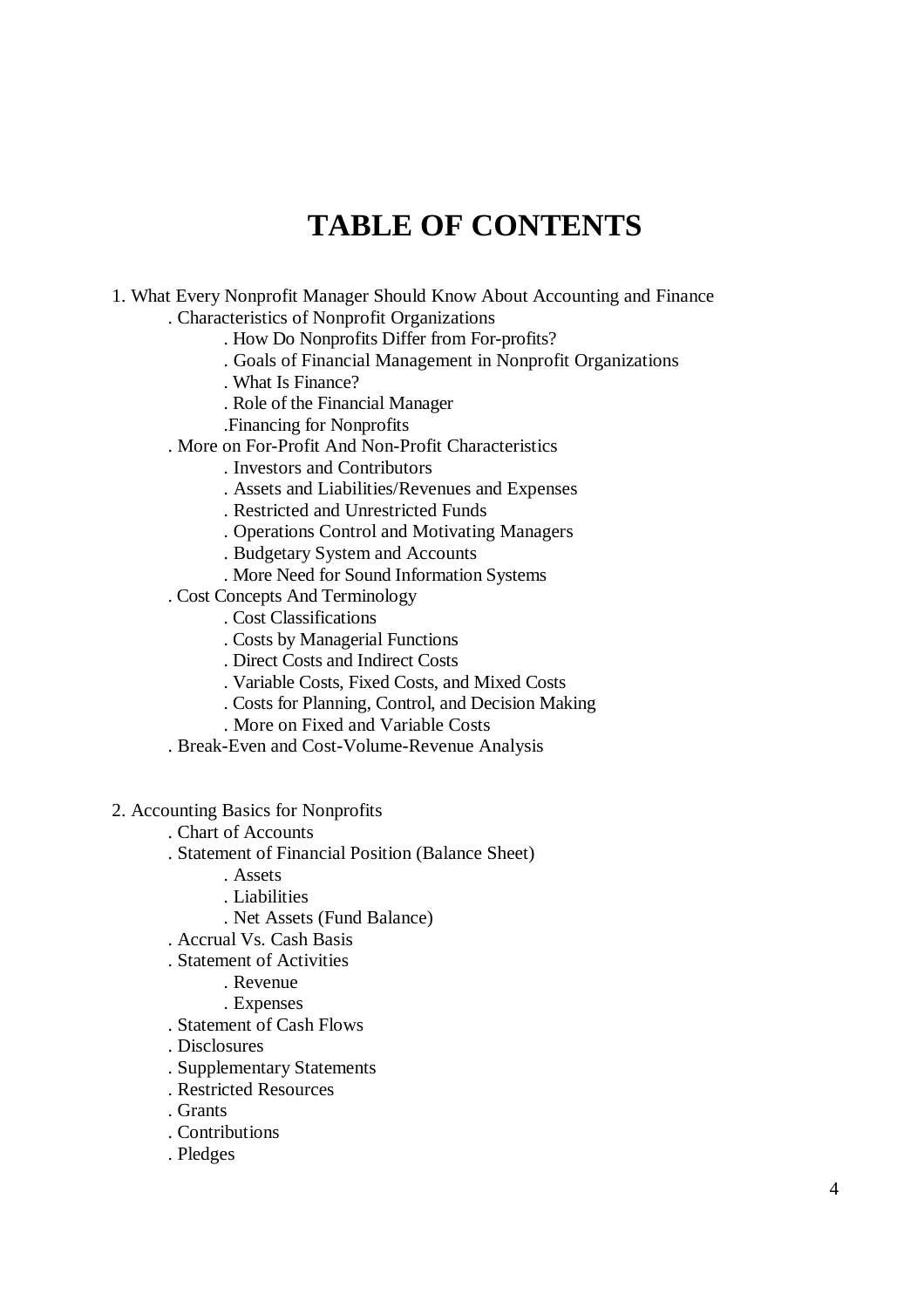- . Bargain Purchases of Goods and Services
- . Bequests
- . Fund Accounting
	- . Current Unrestricted Fund (General Fund, Operating Fund)
	- . Current Restricted Fund
	- . Fixed Asset (Plant) Fund
	- . Reclassifications (Transfers)
- . Encumbrances
- . Budget Recording and Accountability
- . Auditing
- . Internal Controls
- . Accounting by Specific Nonprofit Organizations
	- . Voluntary Health and Welfare
	- . College or University
	- . Library
	- . Religious Institution
	- . Performing Arts
	- . Community Service
	- . Professional Society or Association
	- . Fraternity
	- . Private Foundation
	- . Museum
	- . Research and Scientific
- 3. Cost-Volume-Revenue Analysis: Are We Breaking Even?
	- . Questions Answered by CVR Analysis
		- . Analysis of Revenues
		- . Analysis of Cost Behavior
		- . Variable Costs
		- . Fixed Costs
		- . Types of Fixed Costs Program-Specific or Common
	- . CVR Analysis with Variable Revenue Only
	- . Break-Even Analysis
		- . Graphical Approach in A Spreadsheet Format
		- . Determination of Target Surplus Volume
		- . Margin of Safety
		- . Some Applications of CVR Analysis and What-If Analysis
		- . CVR Analysis with Variable and Fixed Revenues
		- . Use of Spreadsheet Software
	- . Program Mix Analysis
	- . Management Options
- 4. Financial Analysis and Metrics: Avoiding Bankruptcy
	- . Trend Analysis
	- . Analysis of the Balance Sheet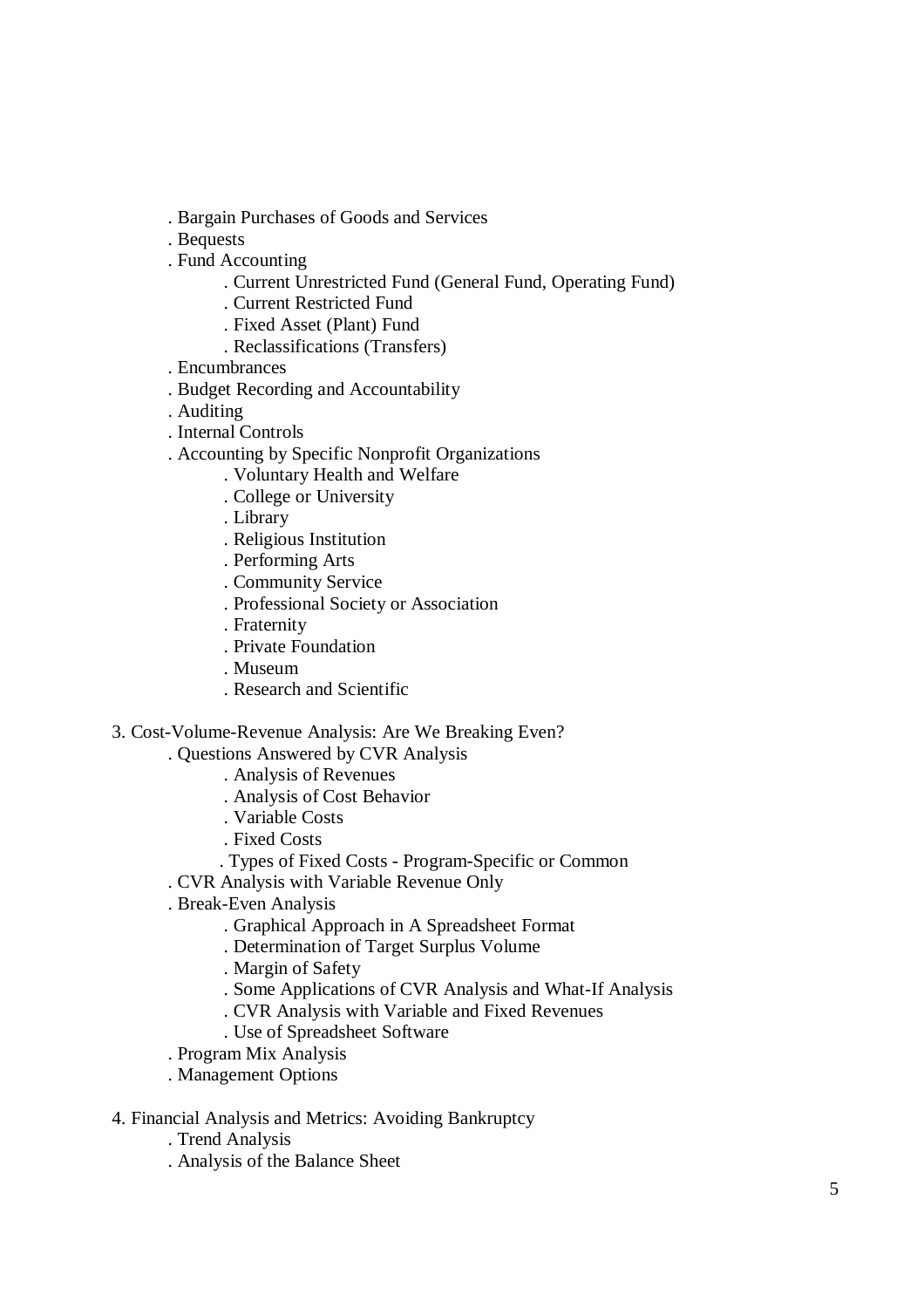- . Liquidity Analysis
- . Financial Flexibility
- . Asset Utilization
- . Analysis of Fixed Assets
- . Analysis of Liabilities
- . Appraisal of Solvency, Capital Structure, and Fund Balance
- . Evaluation of the Statement of Activities
	- . Revenue
	- . Costs
	- . Profitability
- . Disclosures
- . Performance Measures
- . Fund Raising Ability
- . Analysis of Pledges
- . Analysis of Contributions
- . Looking at Endowments
- . Evaluation of Grants
- . Risk/Return Analysis
- . Audit Reliability
- . Software
- . Spotting Potential Bankruptcy and Avoiding Financial Problems
- . Case Study in Financial Statement Analysis: Family Service Agency of Utopia
- . Appendix

#### 5. Forecasting: Revenues, Costs, and Cash Flows

- . Forecasting Methodology
- . The Qualitative Approach
	- . Executive Opinions
		- . The Delphi Method
	- . A Word of Caution
- . Common Features and Assumptions Inherent In Forecasting
- . Steps in the Forecasting Process
- . Moving Averages and Smoothing Methods
	- . Naive Models
	- . Smoothing Techniques
	- . Moving Averages
	- . Advantages and Disadvantages
- . Exponential Smoothing
	- . The Model
	- . The Computer and Smoothing Techniques
- . Regression Analysis
	- . The Least-Squares Method
	- . Use Of Lotus 1-2-3 (DOS) For Regression
	- . Using Regression on *Excel*
	- . A Word of Caution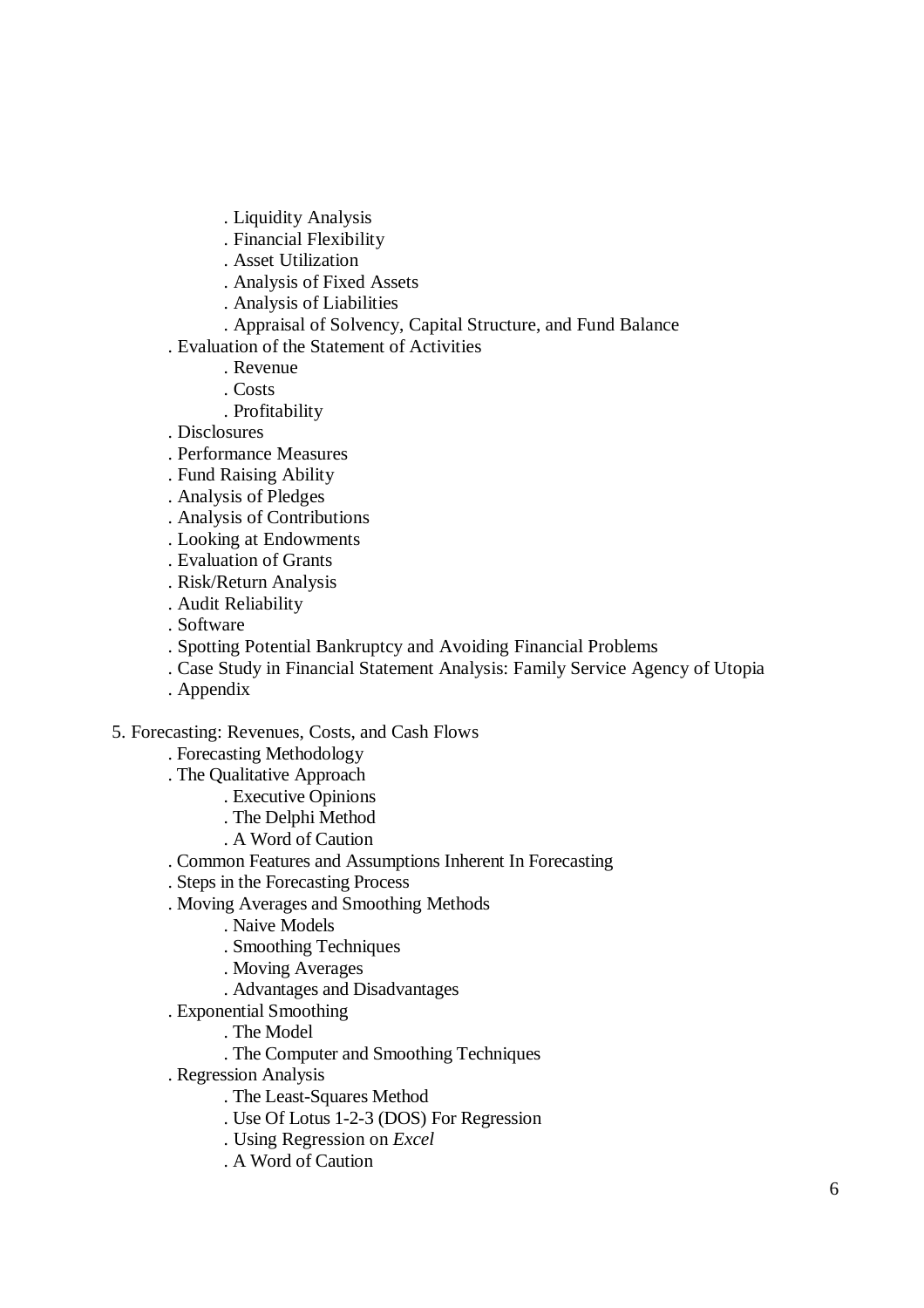. Regression Statistics

- . Lotus and Excel Regression Output
- . Trend Analysis
	- . The Computer and Trend Analysis
- . Multiple Regressions
- . The Model
- . Evaluation of Forecasts
- . Checklist
- . Measuring Accuracy of Forecasts
	- . MAD, MSE, RMSE, and MAPE
- . Survey of Forecasting Methods Used

#### 6. The Budgeting Process: Device for Planning and Control

- . Strategic Planning
- ."What-if" Analysis
- . Contingency Planning
- . Types of Budgets
- . Cash Basis Vs. Accrual Basis Budgets
- . Capital Budget
- . Operating Budget
	- . Budgeting Revenue
	- . Estimating Costs
- . Cash Budget
- . Budget Appraisal
- . Variance Determination and Analysis
	- . Revenue Variances
		- . Cost Variances
		- . Variance Analysis Reports
- . Budgetary Control
- . Support or Capital Additions
- . Encumbrances
- . Budgeting for Specific NPOs
	- . Hospitals
	- . Libraries
	- . Leisure Activities Club
	- . Labor Union
	- . Social Services
- 7. Zero-Base Budgeting and Program Budgeting
	- . Zero Base Budgeting
		- . Zero Base Budgeting Procedures
		- . Activity Units
		- . The Evaluation of Decision Units
		- . Decision Packages
		- . Ranking Packages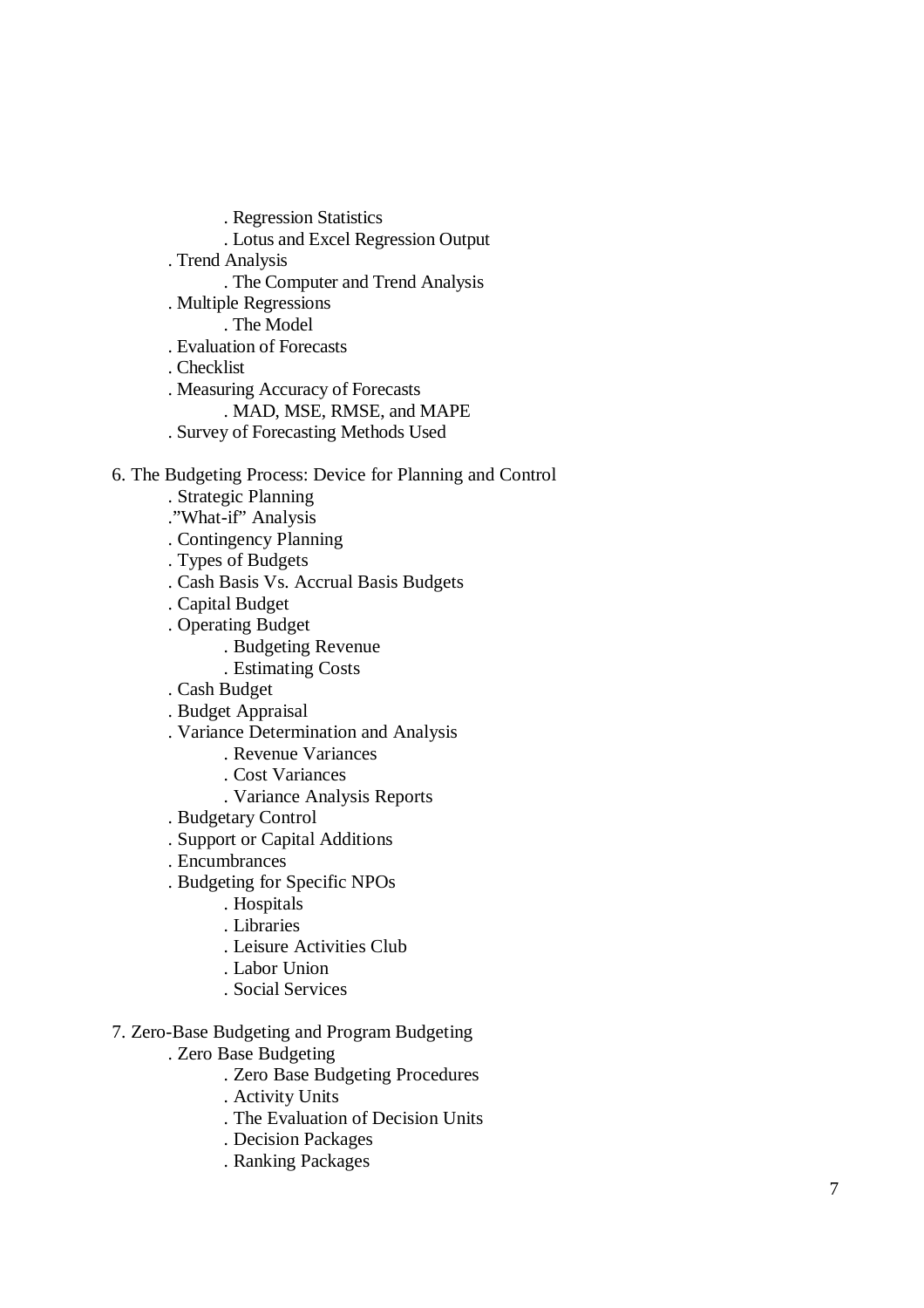. Conclusion

- Program Budgeting
	- . The Program Budgeting Process
	- . Financial Aspects
	- . Timing Considerations
	- . Conclusion
- 8. Cost Behavior, Cost Control, and Flexible Budgeting
	- . Analysis of Cost Behavior
	- . The High-Low Method
	- . Regression Analysis
	- . Flexible Budgeting and Cost Control
	- . Standard Costs and Variance Analysis
- 9. Enhancing Managerial and Department Performance
	- . The Long and Short of Responsibility Accounting
	- . Responsibility Accounting and Responsibility Center
	- . Mission Centers and Service Centers
	- . The Private Sector Measures
	- . Segmental Reporting for Mission Centers
	- . Performance Measures for Managerial Control
- 10. Obtaining Funds: Short-Term and Long-Term Financing
	- . Seed Capital
	- . Joint Ventures
	- . Internally Generated Funds
	- . Annual Membership Dues
	- . Sales of Merchandise
	- . Trade Credit
	- . Fund Raising
	- . Advances
	- . Grants and Contracts
	- . Royalties and Licenses
	- . Government Loans
	- . Bank Loans
		- . Interest
		- . Compensating Balance
		- . Pledges Receivable as Security
		- . Intermediate-Term loans
		- . Long-Term Loans
	- . Bridge Financing
	- . Equipment Financing
	- . Construction Financing
	- . Long-Term Debt: Mortgages and Bonds Payable
		- . Mortgages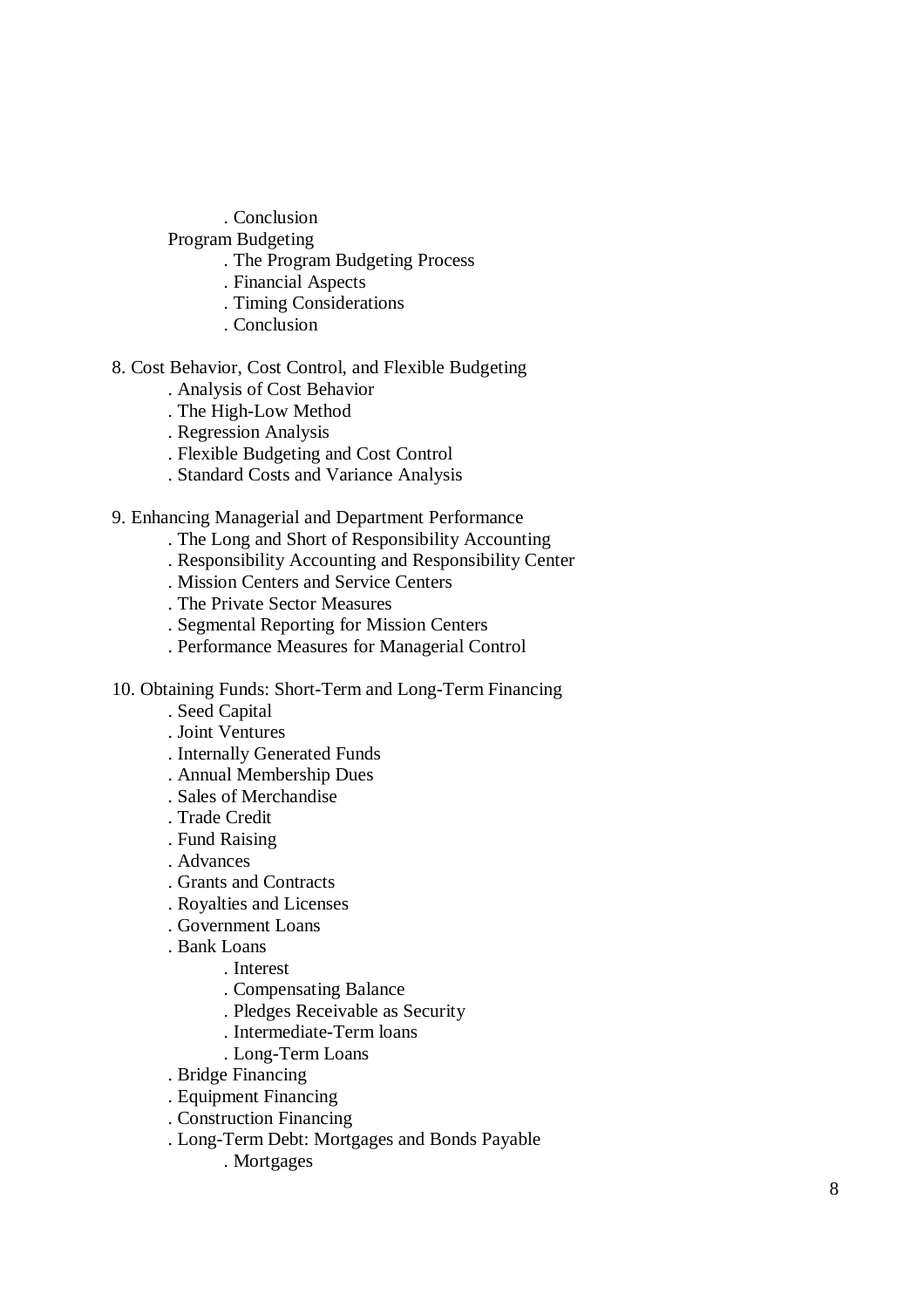- . Bond Payable
- . Social Lenders
- . Friends and Foundations
- . Trustees and Officers
- . National Offices
- . Insurance Company Loans
- . Leasing
- . Risk Analysis
- . Software
- . Cost of Financing
- . Timing of Financing

#### 11. Managing Working Capital and Investing Surplus Funds

- . Using Working Capital Management Effectively
- . Cash Management
	- . Acceleration of Cash Inflow
	- . Delay of Cash Outlay
- . Cash Models
- . Taking Advantage of A Cash Discount
- . Banking Relationships
- . Management of Pledges and Other Receivables
- . Inventory Management
	- . Investment in Inventory
	- . Determining Carrying and Ordering Costs
	- . Economic Order Quantity (EOQ)
	- . The Reorder Point
	- . Quantity Discount
- . Investing Surplus Funds and Investment Strategies
	- . How Is This Surplus Cash Used?
	- . What Are The Factors To Be Considered In Investment Decisions?
	- . What Are The Questions To Be Asked For The Formulation Of Investment Strategies?
	- . What Are The Types Of Securities?
	- . How About Mortgage-Backed Securities?
- . Other Money-Market (Short-Term Fixed Income) Securities?
- . How To Compute The Yield On Securities
- . How Do You Choose Money Market Funds?
- . A Caveat About Derivatives

#### 12. Cost Management and Pricing Decisions

- . Cost Analysis For Pricing
- . Cost Finding and Pricing
- . Allocation of Service Center Costs To Mission Centers
- . Procedure For Service Center Cost Allocation
	- . Direct Method